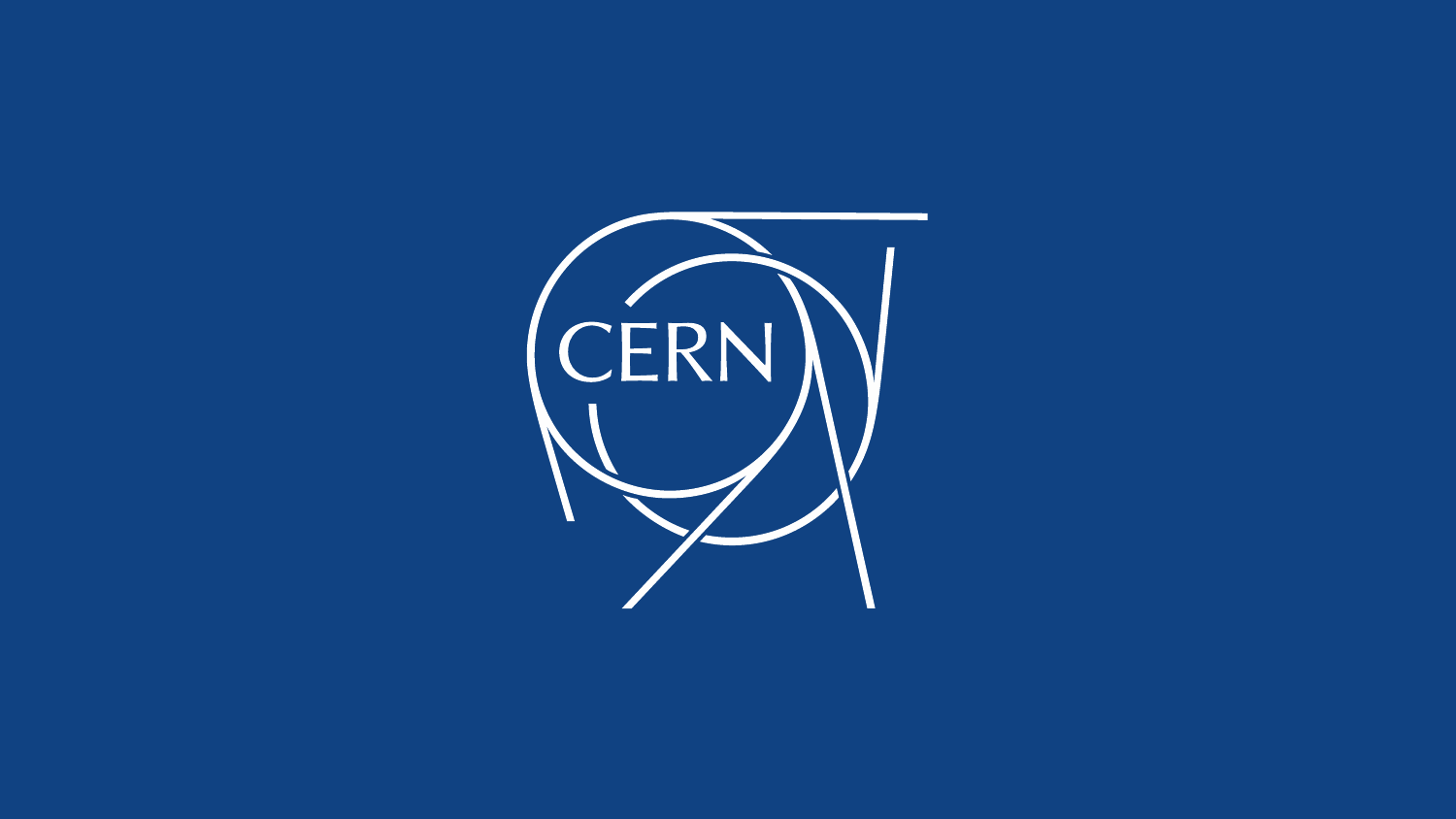## LHC LumiDays 2019

### June 4-5 - CERN

# MEL CIVIL Anne Dabrowski C

Anne Dabrowski Witold Kozanecki

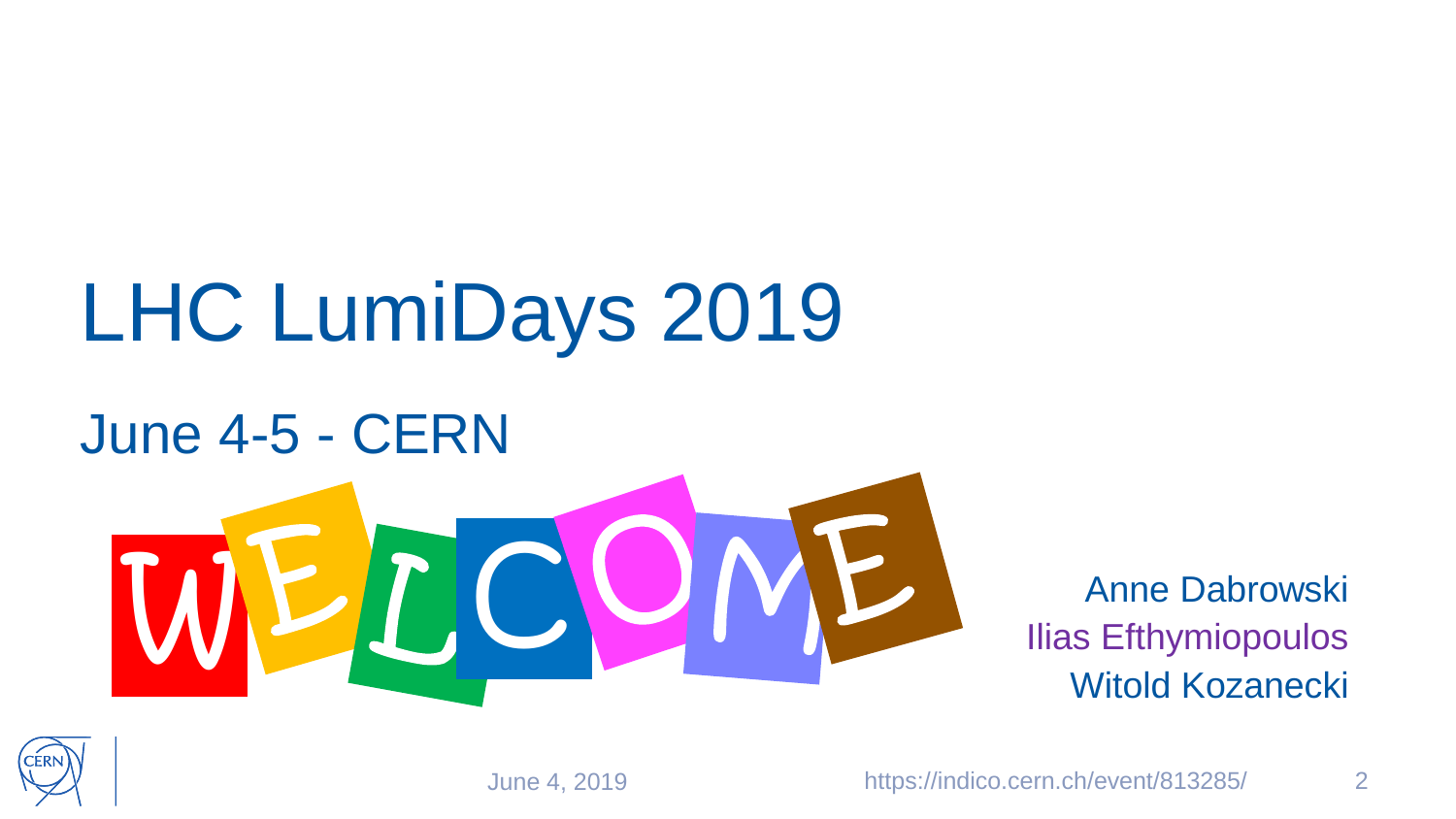### LumiDays 2019



*2020(?)*

*Planning for Run 3 & HL-LHC* 

New edition of LHC LumiDays, dedicated to luminosity and emittance measurements during Run 2.

Share work in progress & ideas across various working groups

#### **2012**

Review the progress made in 2011 both in the determination of the LHC luminosity, and in successfully exploiting this increased accuracy in physics analysis

**2011**

Links to reference material !!

Review the results of the first luminosity calibration measurements at the LHC and to stimulate a discussion on future measurements

Links to reference material !!

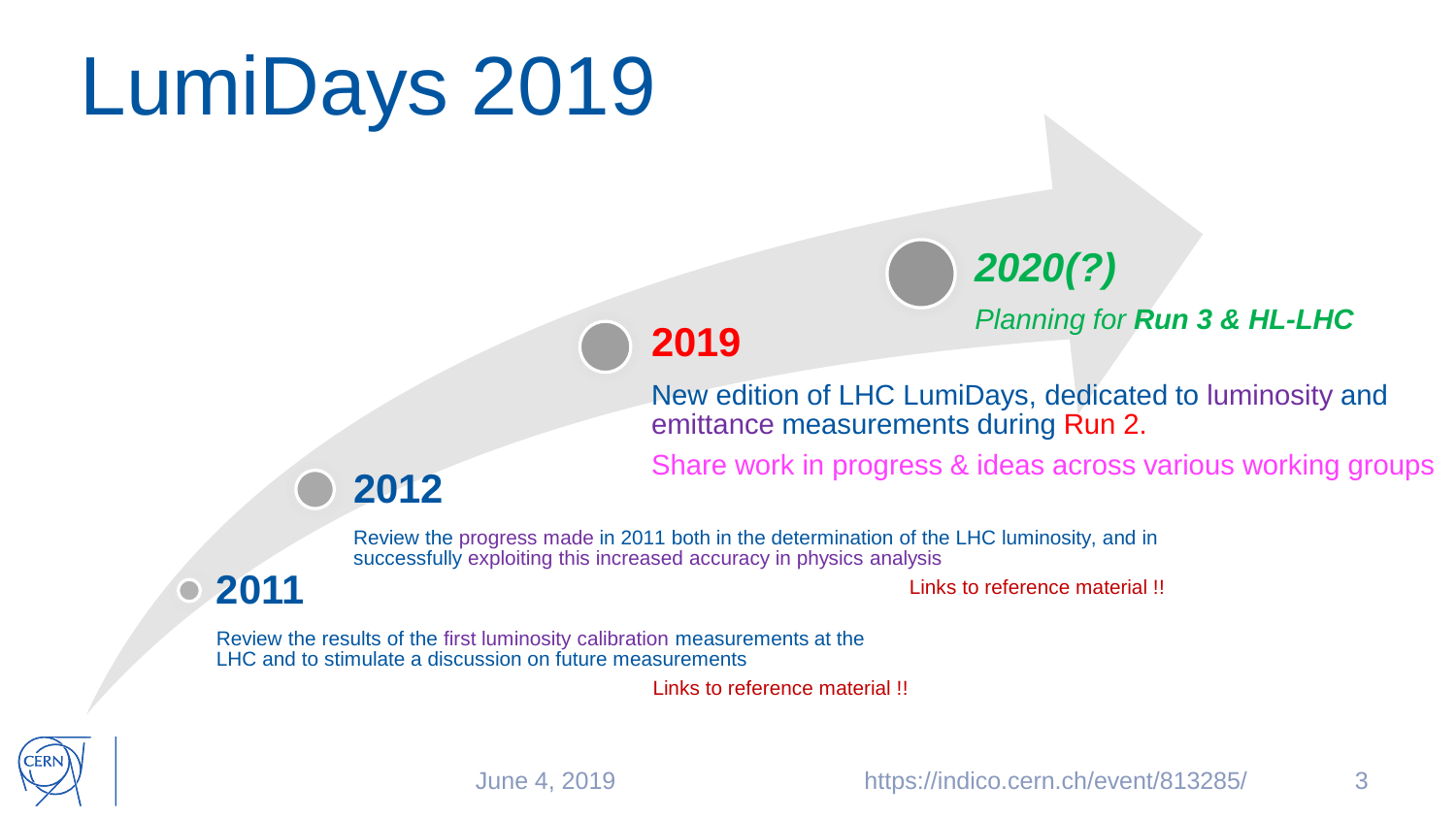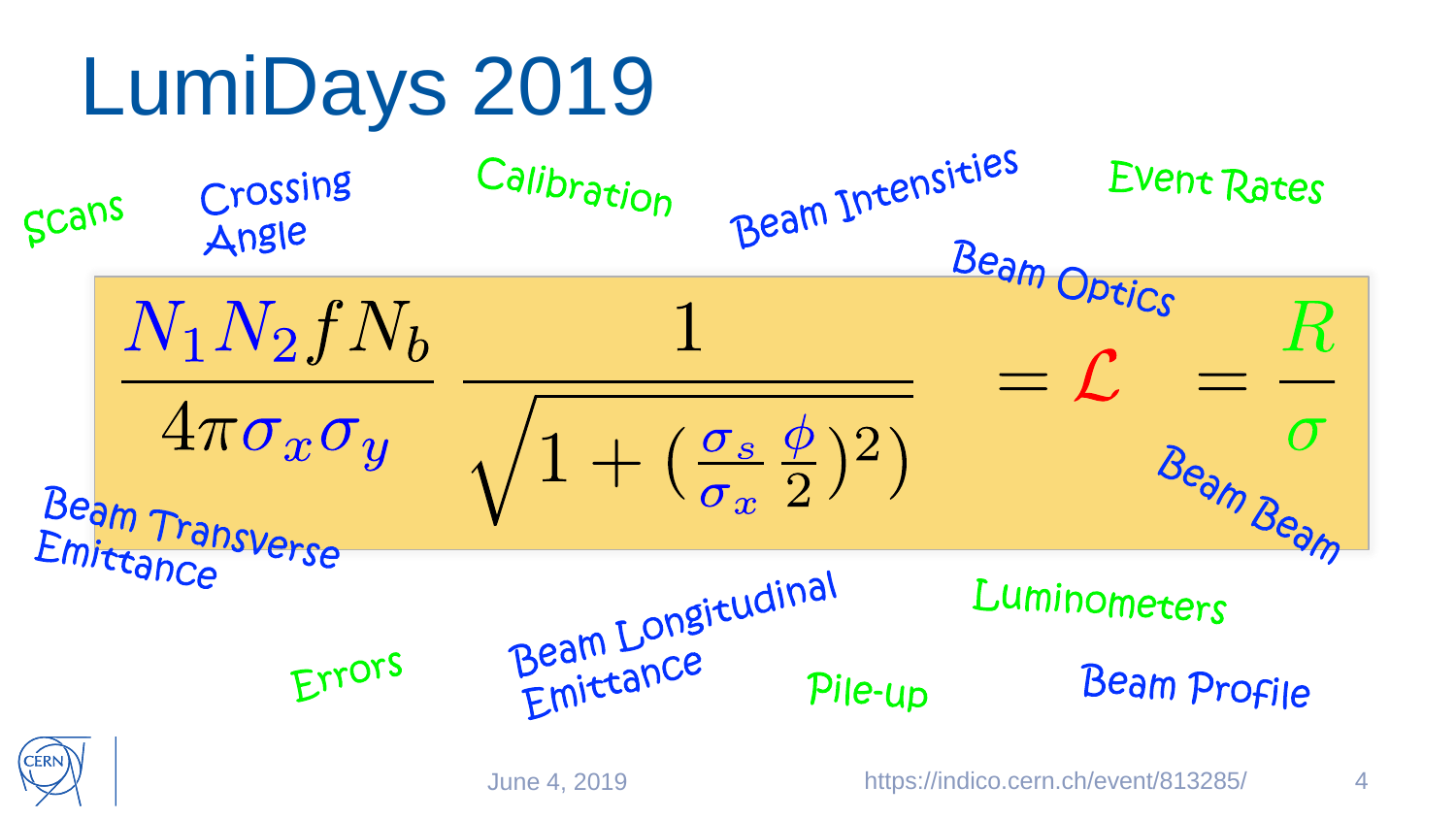### LumiDays 2019

#### **Program organization:**

- Exp: F. Alessio, V. Balagura, J. Contreras-Nuno, A. Dabrowski, M. Gagliardi, R. Hawkings, W. Kozanecki, R. Matev, A. Polini, D. **Stickland**
- LPC: B. Petersen
- Accel: H. Burkhardt, I. Efthymiopoulos, S. Fartoukh, R. Jones, T. Lefevre, Y. Papaphilippou, G. Sterbini, R. Tomas-Garcia, G. Trad, J. **Wenninger**